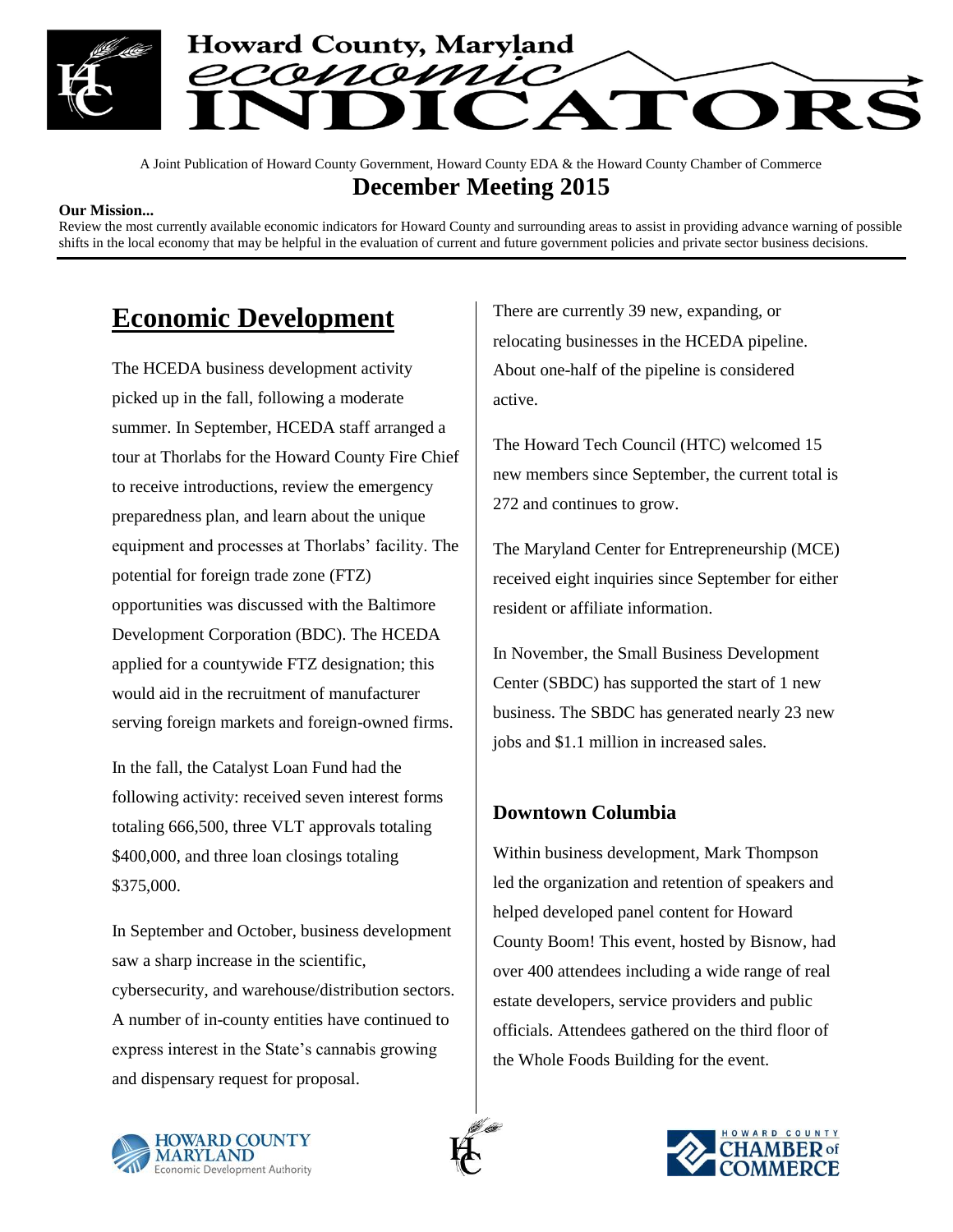## **Employment** Sales Tax







It should be noted sales tax revenues are not returned to the county as direct revenue. They are an indicator of discretionary spending in the county as reported by local businesses to the State of Maryland.

## **Residential Real Estate**

Housing industry experts are reporting that the total number of units sold (323) is down from the previous month, but higher than this time last year.

The active inventory of homes available  $(1,347)$  is down compared to the previous month and last year. The majority of the active inventory is detached homes, attached, then condos/coops.



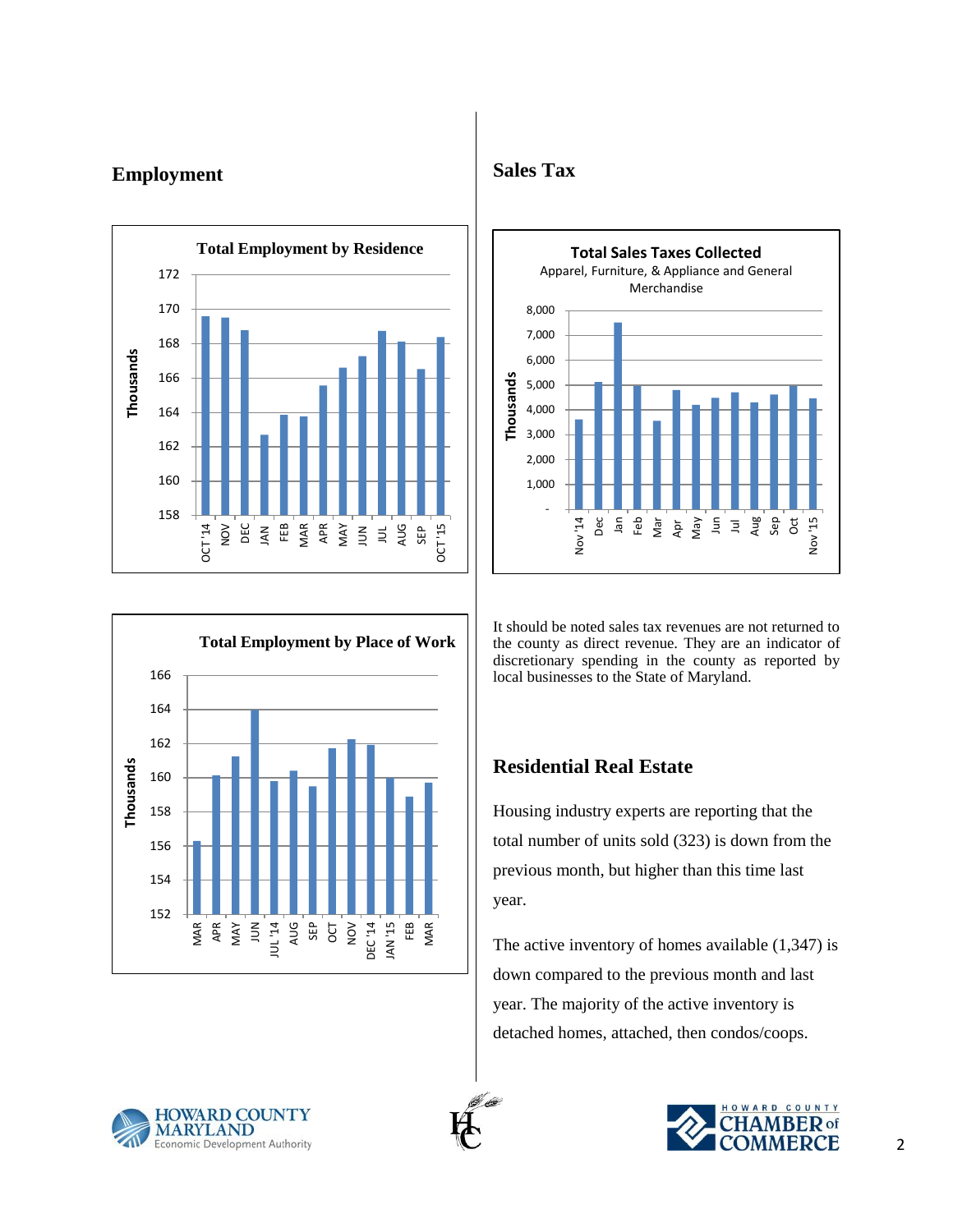The median sale price (\$390,000) is down from last year, but up from the previous month. The average sale price was 97.7% of the average list price, a decrease of 0.6% compared to last year.

The number of new listings in the County went up to 550 from 488 this time last year, an increase of 13%.



Note: Current quarter averages may not include all necessary months because of lag in data availability

## **Residential and Commercial Construction**

Most recently, there has been lot of activity in warehouse market development along the Route 1 corridor.

In general, the number of commercial permits is up, but the dollar amount of permits is down because contractors are doing shorter term leases and short term extensions.





The vacancy rate for office space is the County is under 8% (strong economy below 10%). These percentages suggest a healthy market, but it is becoming more challenging to find available and desired space for prospective businesses.

Experts share that businesses are seeking new ways of putting more people in less space (i.e. working from home, shared office space). There is an increased interest in developing medical centers in Maple Lawn.



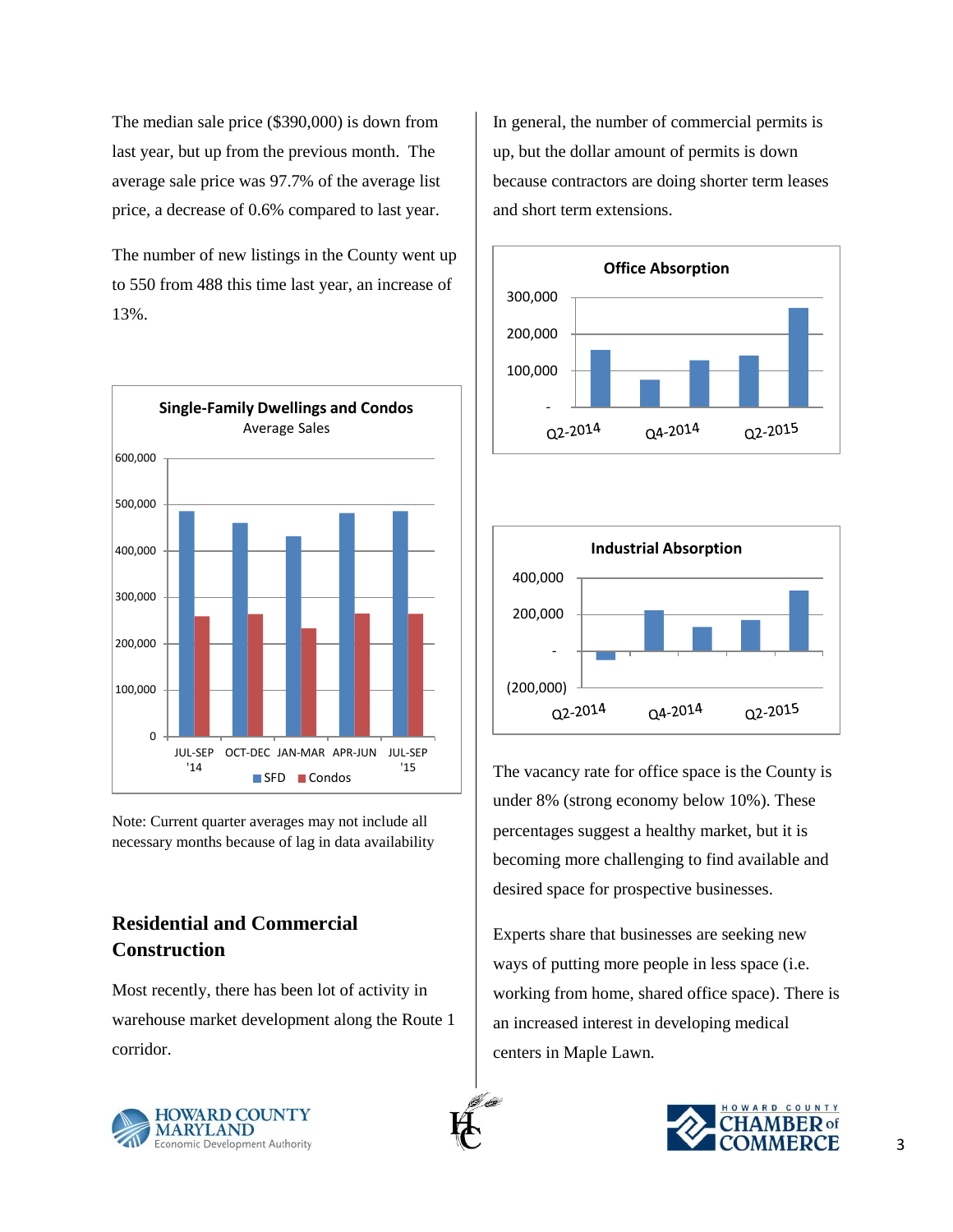





Note (above): The vacancy rate does not reflect pre-leased new construction

On the residential side, housing representatives report that the new home market was relatively slow so far last quarter. There does not seem to be any news that would appear to cause the slow down. This is similar to last year as our sales slowed in the last half of 2014 and picked up dramatically in the first quarter of 2015. Our upper end, one million plus, has been fairly active. We have seen a slight uptick in traffic and qualified buyers for most of our communities.

## **Contracting**

There continues to be an increasingly heavy focus on cybersecurity and IT. On the contrary, a backlog remains on getting clearance for employees, but handling of the issue is moving along quickly. Experts are also observing the extension of contracts to reduce costs when short on funds and to receive a better value. The healthcare industry (i.e. hospitals, health technology) are expressing interest in cyber in order to further protect infrastructure.

# **Service Industries**

## **Finance**

Banking representatives report business owners are feeling a building optimism for 2016. Backlogs and bid activity is continuing to increase, although pricing must remain very competitive. Lower fuel costs continue to help business and consumer psyche. Increased corporate profitability and higher levels of